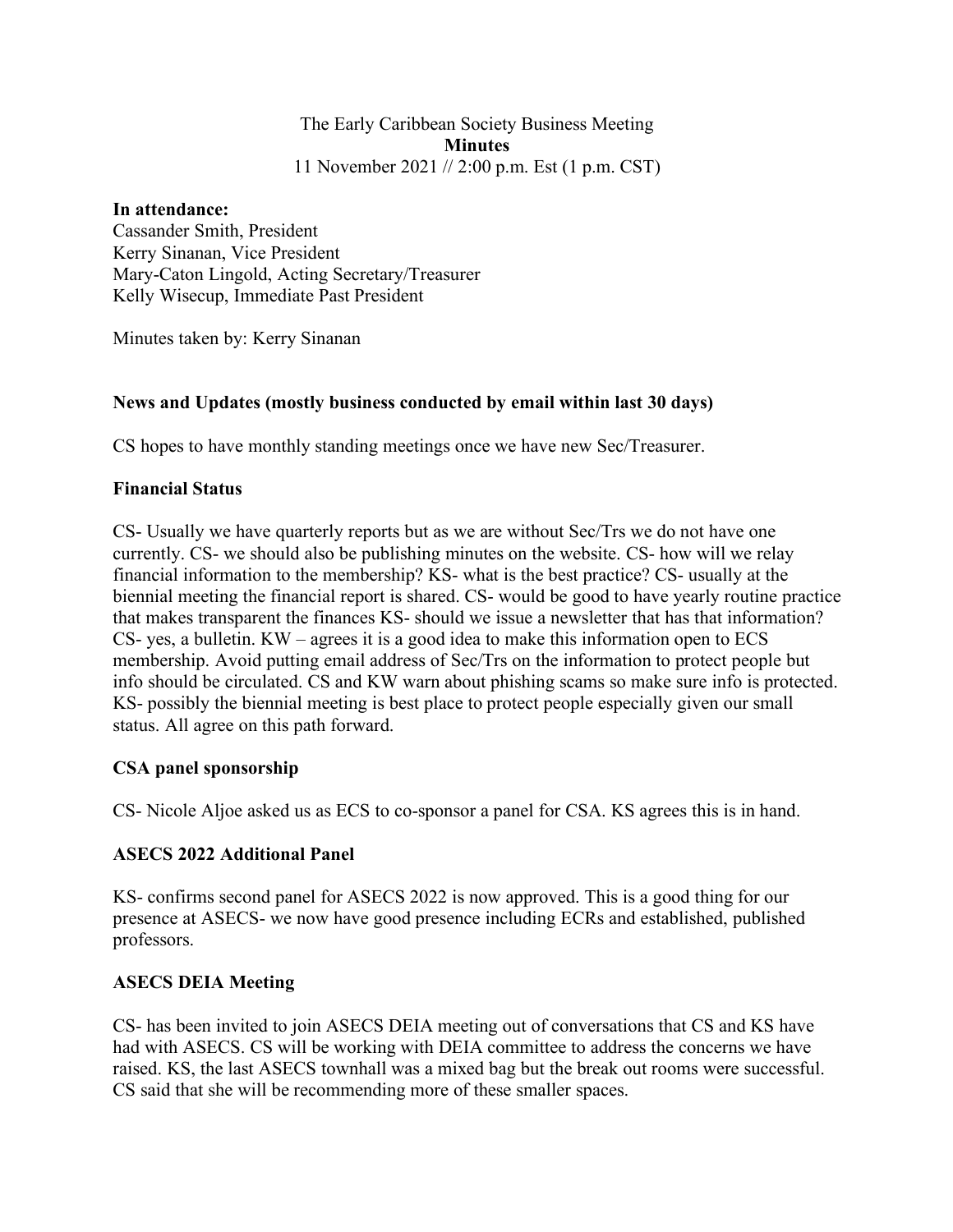#### **Journal Editor Resignation**

CS relays that Nick Jones has resigned/stepped back from taking on the ECS Journal for a mixture of professional and personal reasons. CS- we need a new Editor.

#### **Defoe Conference postponed**

CS- confirms the conference for 2021 was postponed. But will go ahead next year. KS – ECS has two panels ready to go. CS- proposal for panel discussing Caribbean Palestinian/Jewish diaspora was a suggestion for a stand-alone panel: is this still want we want? Will the panels proposed/established roll over? CS will ask Nush.

#### **New Business Secretary-Treasurer Election**

MCL has agreed to run the election of a new Sec/Trs. CS outlines the process for this election. First, send out nomination to listserv, people submit nominations, voting by online ballot. KSwere there more than one nomination at the time in recent elections? KW and CS explain that people expressed interest but that, ultimately, one nomination went forward to last election. MCL- thanks committee for their work. MCL says she will send the email- is she the point person to receive nominations? CS- all of this will happen through the ECS email account. KWcan there be a way to distance MCL from the process in the event that she wants to serve? KScan we organize a more anonymous administration of the system for both nomination and voting? KS- should we modify the process laid out in VI Election of Officers to enable anonymous forms? CS reminds us that the constitution lays out the process. Agrees it is outdated and needs updated. MCL prefers email but can do the google doc or Qualtrix. KW in the past anonymous forms have been used. CS- having discussed, what is easier for MCL? MCL- is comfortable with Google forms and with streamlining the process. CS- timeline- two weeks for elections and two weeks for elections. KS -and MCL – what is the timeline? CS- yes there have been private conversations in the past with people interested in coming forward. CS- thinks the timeline for nominations of 2 weeks is sufficient. KW- 10 days for nominations (before Thanksgiving break) and a bit longer for voting. KS and CS agree if we can also use social media for letting people know. KS could we possibly consider making the Social Media person part of the Council and an elected person- down the line -for discussion when we are discussing the Constitution with the membership.

#### **Journal Planning/Strategy**

KS- outlines the need for clarity on these questions (listed below and these were written and circulated by KS in a previous email). CS returned to the Constitution for guidance. KS pointed out the words "advice and consent" in the Constitution that define the role of the ECS Committee in relation to the ECS Journal, and noted that we need clarity on this as consent is quite powerful and not what has been made clear in previous meetings which felt more advisory. How is that consent gathered or recorded? CS- In the past iteration of the Journal, Nicole ran the journal in